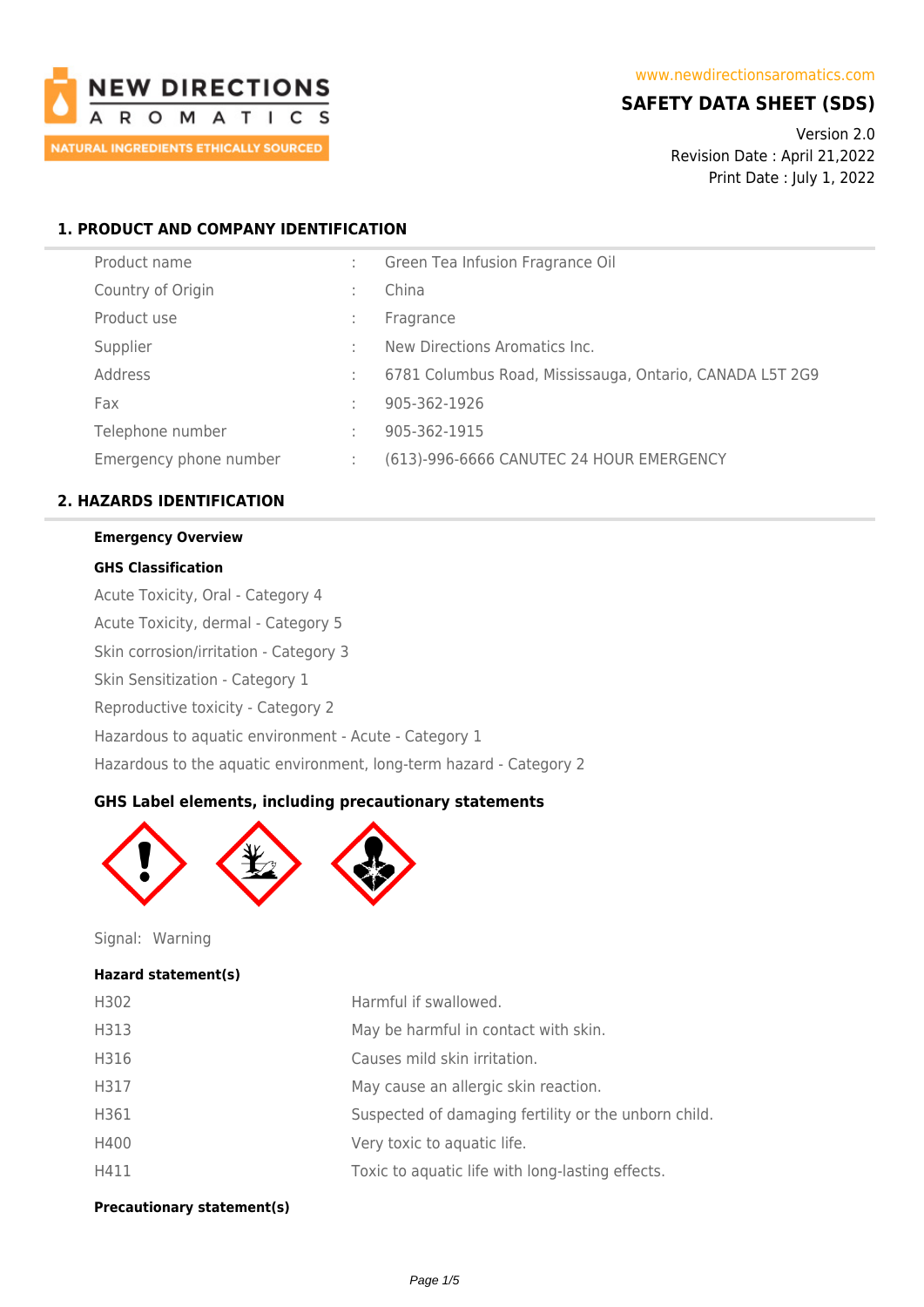| P210           | Keep away from heat, hot surfaces, sparks, open flames and other<br>ignition sources. No smoking.                                       |
|----------------|-----------------------------------------------------------------------------------------------------------------------------------------|
| P261           | Avoid breathing dust/fumes/gas/mist/vapours/spray.                                                                                      |
| P264           | Wash hands thoroughly after handling.                                                                                                   |
| P272           | Contaminated work clothing should not be allowed out of the workplace.                                                                  |
| P280           | Wear protective gloves/protective clothing/eye protection/face protection.                                                              |
| P302+P352      | IF ON SKIN: Wash with plenty of soap and water.                                                                                         |
| P305+P351+P338 | IF IN EYES: Rinse cautiously with water for several minutes. Remove<br>contact lenses if present and easy to do - continue rinsing.     |
| P333+P313      | If skin irritation or a rash occurs: Get medical advice/attention.                                                                      |
| P337+P313      | If eye irritation persists get medical advice/attention.                                                                                |
| P363           | Wash contaminated clothing before reuse.                                                                                                |
| P370+P378      | In case of fire: Use extinguishing media listed in Section 5 of the SDS to<br>extinguish.                                               |
| P403+P235      | Store in a well ventilated place. Keep cool.                                                                                            |
| P501           | Dispose of contents and container in accordance with local, regional,<br>national and/or international regulation for hazardous wastes. |

## **3. COMPOSITION / INFORMATION INGREDIENTS**

| <b>Product Name</b>     | <b>CAS NO</b> | <b>EC NO</b> | <b>Concentration</b> |
|-------------------------|---------------|--------------|----------------------|
| Benzyl benzoate         | 120-51-4      | $\sim$       | $30 - 100 \%$        |
| Limonene                | 5989-27-5     | $\sim$       | $3 - 10%$            |
| Methyl dihydrojasmonate | 24851-98-7    | $\,$         | $1 - 3\%$            |

### **NOTE:**

The specific chemical identity and/or exact percentage (concentration) of composition has been withheld as a trade secret is required.

### **4. FIRST AID MEASURES**

#### **Eye contact**

Immediately flush eyes with plenty of cool water for at least 15 minutes. Get medical attention if irritation occurs.

### **Skin contact**

Remove contaminated clothing. Wash area with soap and water. If irritation occurs, get medical attention.

#### **Inhalation**

If inhaled, removed to fresh air. Get medical attention if symptoms appear.

#### **Ingestion**

Seek medical attention or contact local poison control center.

### **5. FIRE FIGHTING MEASURES**

## **Suitable extinguishing media**

Foam. Dry Powder. Carbon dioxide.

### **Special protective equipment and precautions for fire-fighters**

Wear proper protective equipment. Exercise caution when fighting any chemical fire. Use water spray or fog for cooling exposed containers.

### **Special hazards arising from the substance or its combustible products**

Hazardous decomposition products may be formed at extreme heat or if burned.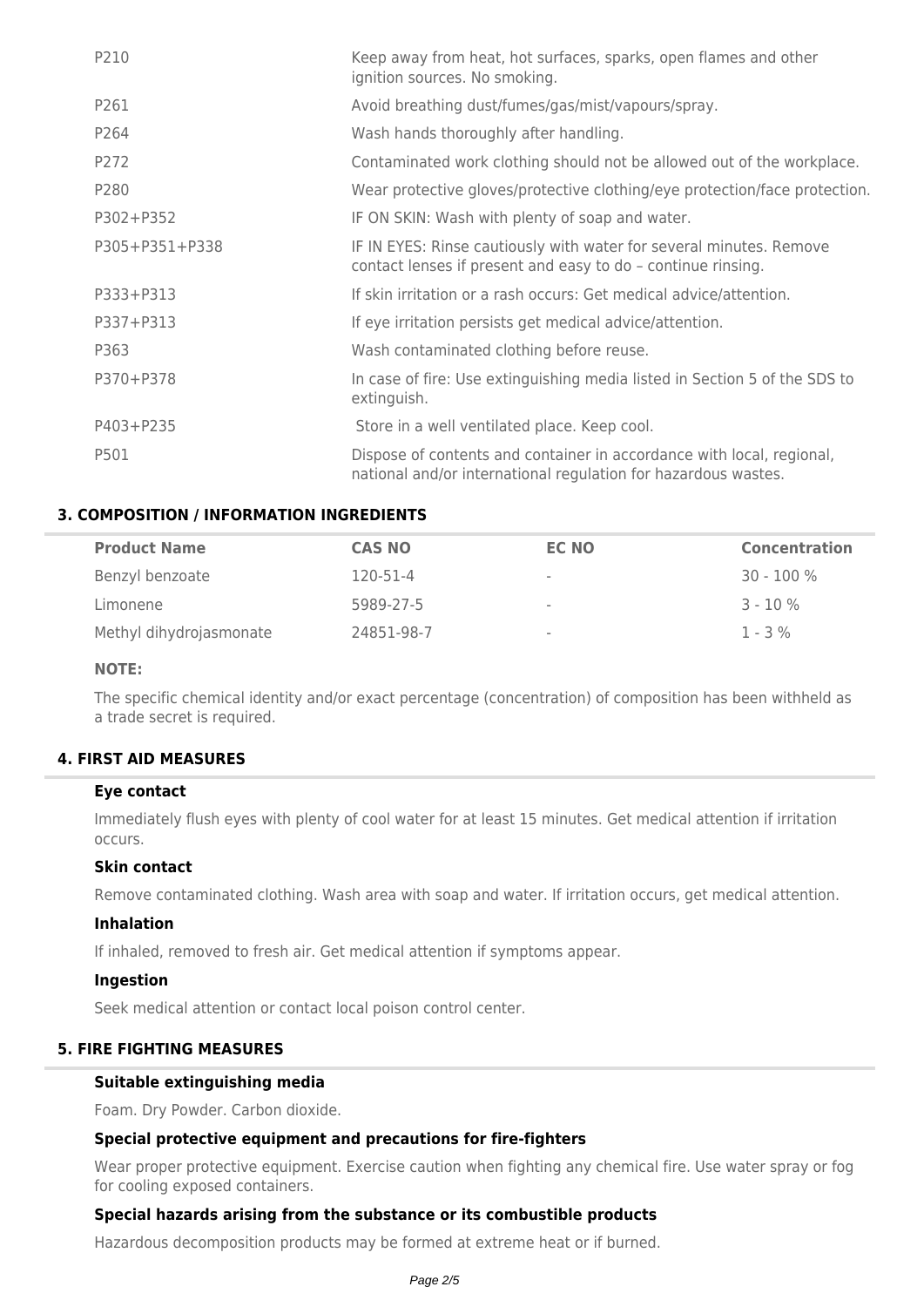Carbon Monoxide, Carbon Dioxide

### **6. ACCIDENTAL RELEASE MEASURES**

### **Personal precautions, protective equipment and emergency procedures.**

Protective gloves should be worn when handling spillages. Ensure adequate ventilation in working areas following accidental releases.

### **Environmental precautions**

Do not discharge directly into drains, air, into soil or into the aquatic environment.

### **Methods and materials for containment and cleaning up**

Clean up any spills as soon as possible, using an absorbent material to collect it. Use suitable disposal containers.

### **7. HANDLING AND STORAGE**

### **Precautions for safe handling**

No direct lighting. No smoking. Ensure prompt removal from eyes, skin and clothing. Wash hands and other exposed areas with mild soap and water before eating, drinking or smoking and when leaving work. Handle in accordance with good industrial hygiene and safety procedures.

### **Conditions for safe storage, including any incompatibilities**

Provide local exhaust or general room ventilation to minimize dust and/or vapour concentrations. Keep container closed when not in use.

## **8. EXPOSURE CONTROLS AND PERSONAL PROTECTION**

#### **Exposure controls**

Avoid exposure to high temperature during processing. Maintain adequate ventilation where product is handled.

#### **Eyes**

Use tightly sealed goggles.

#### **Skin**

If skin contact or contamination of clothing is likely, protective clothing should be worn. Use protective gloves.

### **Respiratory**

In case of insufficient ventilation, wear suitable respiratory equipment.

## **9. PHYSICAL AND CHEMICAL PROPERTIES**

| Appearance       |   | Light yellow to yellow clear liquid. |
|------------------|---|--------------------------------------|
| Odor             |   | Characteristic odor.                 |
| Flash point      |   | $>93^{\circ}$ C                      |
| Relative density |   | $1.065 - 1.085$ @ 25°C               |
| Solubility (ies) | ÷ | Insoluble in water.                  |
| Refractive index |   | $1.5408 - 1.5608$ @ 20°C             |

## **10. STABILITY AND REACTIVITY**

### **Reactivity**

This material presents no significant reactivity hazard.

### **Chemical stability**

Chemically stable at standard temperature.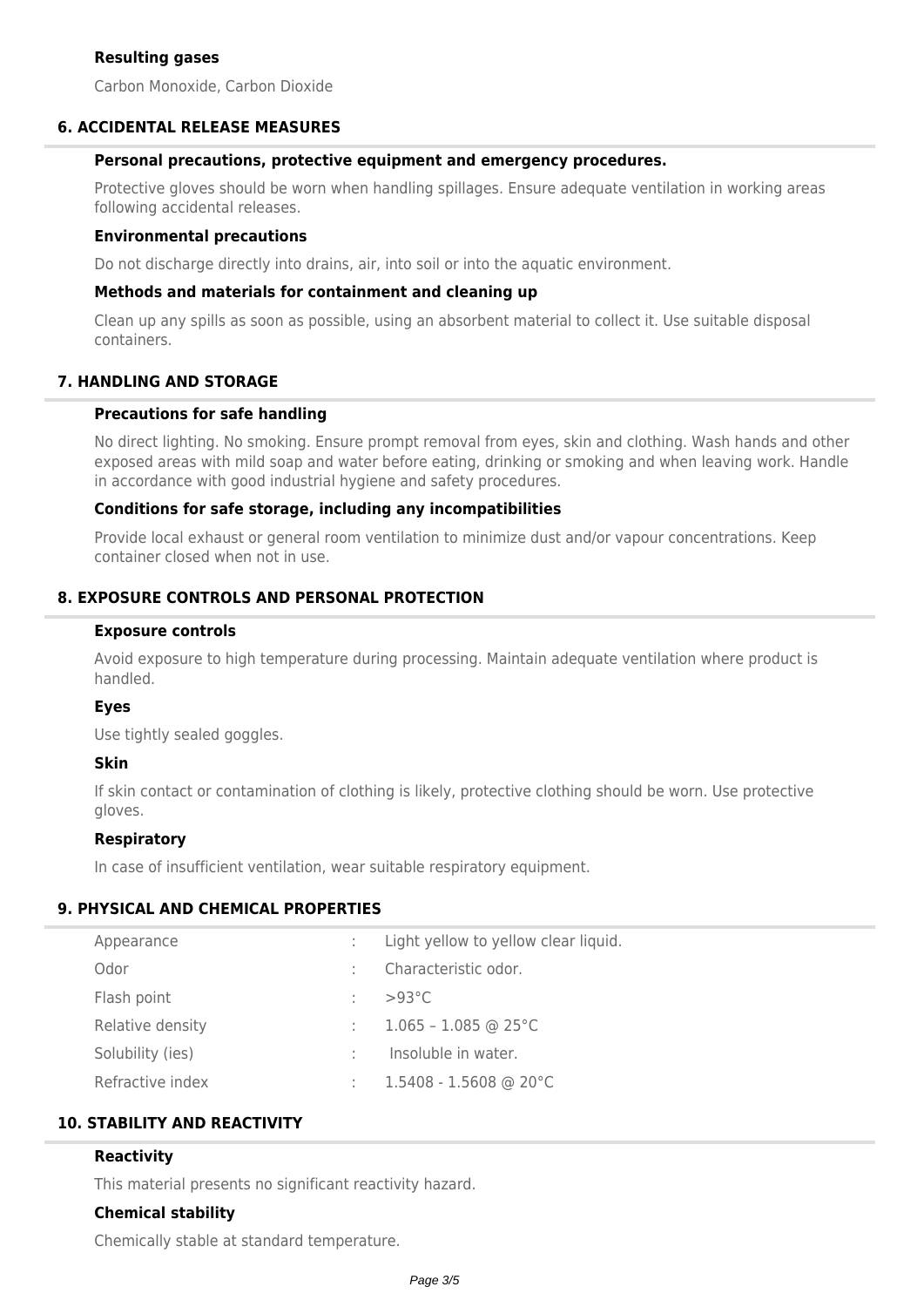## **Conditions to avoid**

Avoid sparks, flame and excessive heat. Avoid temperatures above or at least 5°C below flash point.

### **Incompatible materials**

Strong oxidizing agents.

### **11. TOXICOLOGICAL INFORMATION**

### **Acute toxicity**

No data is currently available.

### **Chronic toxicity**

May cause allergic reactions on skin.

### **Inhalation**

Inhalation of high concentrations of vapor may result in irritation of, nose and throat.

### **Skin contact**

Adverse skin effects should be prevented by normal care and personal hygiene.

### **Eye contact**

Possible irritation should be prevented by wearing safety glasses.

### **12. ECOLOGICAL INFORMATION**

### **Ecotoxicity**

Avoid any pollution of ground, surface or underground water.

### **Persistence and degradability**

Not available.

## **Bio - accumulative potential**

Not available.

## **Mobility in soil**

Not available.

### **Other adverse effects**

Not available.

#### **13. DISPOSAL CONSIDERATION**

Dispose of product in accordance with local, state or provincial and federal regulations. Check with local municipal authority to ensure compliance.

### **14. TRANSPORT INFORMATION**

## **UN Number**

Not regulated.

## **US DOT Shipping Description (Land)**

Not regulated

## **IMO-IMDG Shipping Description (Sea)**

Not regulated

## **IATA Shipping Description (Air)**

Not regulated

## **15. REGULATORY INFORMATION**

**California Proposition 65**